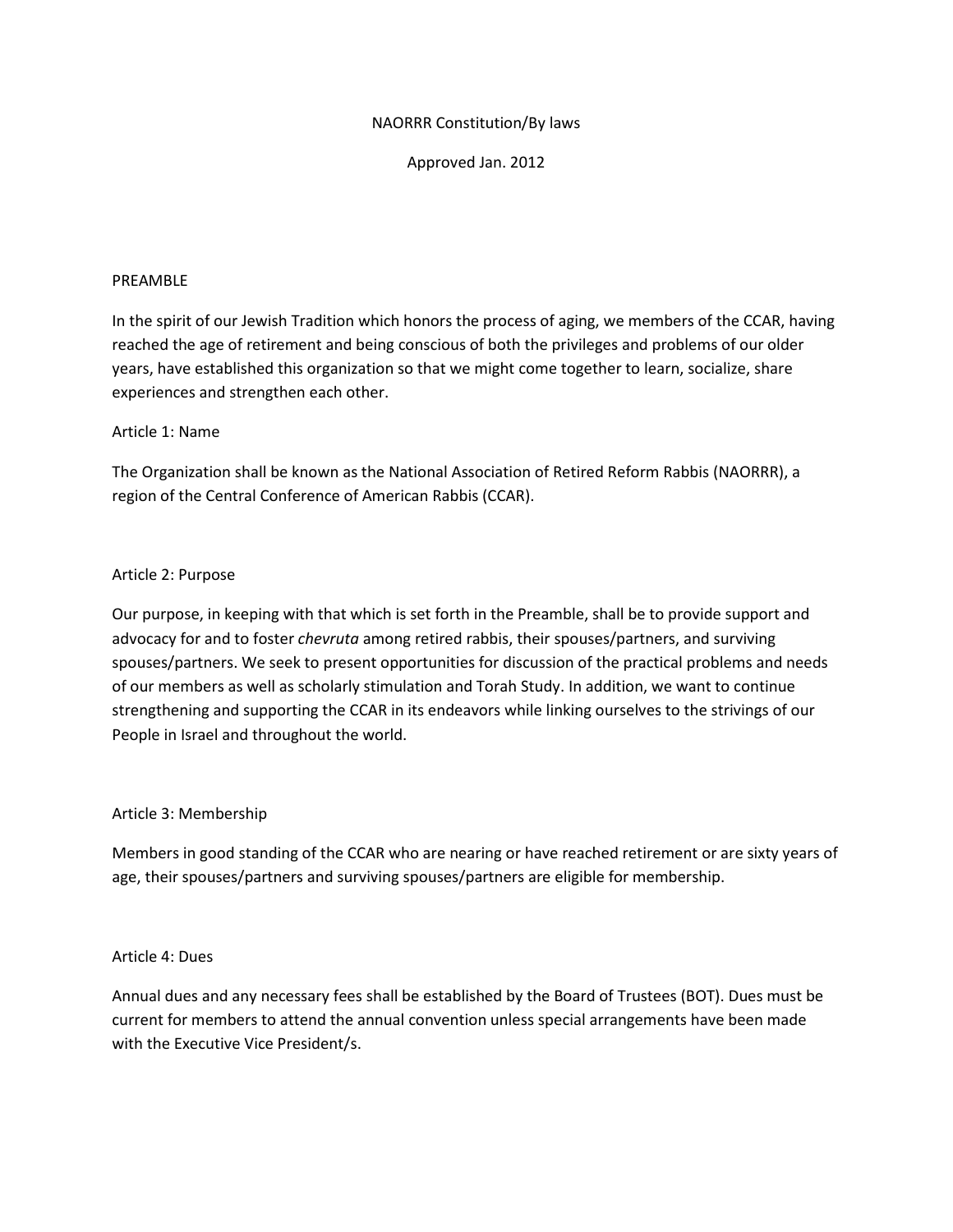Article 5: Board of Trustees

Section 1: The BOT shall consist of the officers as described in Section 2 plus twelve additional members of NAORRR .

Section 2: The officers of this organization shall be President, First Vice President, Second Vice President, Secretary and Treasurer. Together with the Executive Vice President/s and the Immediate Past President, they shall constitute the Executive Committee.

Section 3: The officers shall have the duties usually associated with each office: the President to preside over meetings and, in general, to guide the affairs of the organization; the First Vice President to serve in the absence of the President and to chair the convention program committee; the Second Vice President to assist the President and First Vice President as needed; the Secretary to take and distribute minutes of the meetings; the Treasurer to oversee the finances of NAORRR with the Executive Vice President/s and to present a report to the BOT on the year completed and a budget for the coming year. By virtue of his/her office, s/he shall also serve on the Mitzvah Fund Committee the composition of which is dealt with in a separate document.

Section 4: The President or the Executive Vice President/s (one or the other if there are two) or their representative shall represent NAORRR on the CCAR Board of Trustees; therefore only rabbis may serve as President or Vice Presidents.

Section 5: In the event of a vacancy in the office of President or First Vice President, the person next in line shall automatically succeed to that office. In the case of the Second Vice President, Secretary or Treasurer, the President may, with the consent of the BOT, appoint someone to fill that office until the time of the next election.

# Article 6: Elections

Section 1: Elections shall be held at the Annual Convention based on a slate presented by the Nominating Committee.

Section 2: A Nominating Committee of not less than five members attending the Annual Convention shall be appointed by the President with the approval of the BOT on or before the first meeting of the BOT at the Annual Convention.

Section 3: Each year four members will be selected by The Nominating Committee and elected by those attending the Annual Convention to serve as members of the BOT for three years*.* Initially four members shall be nominated to serve for three years, four to serve for two years and four for one year. Thereafter each nominee will be elected for three years.

Section 4: The President and Vice Presidents shall be nominated to serve one year terms but may be renominated to serve in another office on the Executive Committee. The Secretary and Treasurer shall be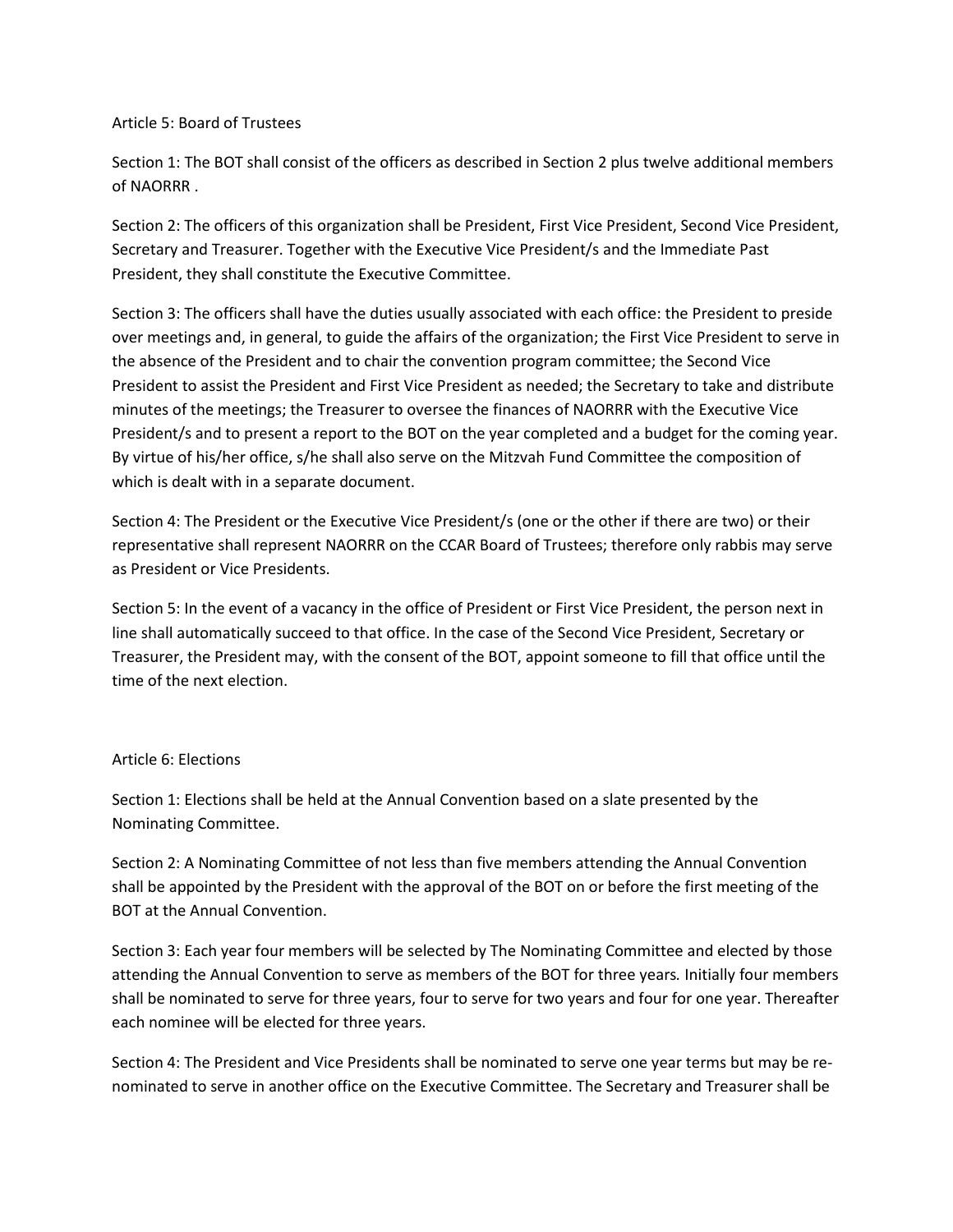nominated for two year terms and may be re-nominated for an additional term in the same office or in another office.

Section 5: From time to time, The Nominating Committee may also, at its discretion, present additional persons to be elected by the membership to serve as honorary members of the BOT. They may attend Board Meetings but shall have no vote.

# Article 7: The Executive Vice President/s

Section1: The Executive Vice President/s (EVP/s) shall serve as the chief executive officer managing and implementing the day to day operations of NAORRR, overseeing its finances, arranging for the annual convention and, in general, providing the continuity and oversight required to maintain the smooth functioning of the organization.

Section 2: The EVP/s shall be elected by the membership upon recommendation by the BOT. The term of office shall be open ended at the discretion of the BOT.

Section 3: The EVP/s shall be reimbursed for all expenses connected with carrying out the responsibilities of the office and paid an annual honorarium, the amount to be determined by the BOT.

# Article 8: Meetings

Section 1: A convention shall be held in early January in a warm climate at a time and place to be determined by the BOT. An effort shall be made to provide equal travel access for those who live on opposite coasts of the United States.

Section 2: The BOT shall meet before and after the Annual Convention but may also conduct business, when circumstances require, via e-mail, other appropriate electronic means or via conference call.

Section 3: For purposes of voting, 1/3 of the elected members of the BOT shall constitute a quorum as shall 1/5 of those registered at the Annual Convention.

# Article 9: Relationship to the CCAR

Section 1: NAORRR shall function without geographic boundaries as a region of the CCAR.

Section2: Active participation in the CCAR shall be fostered and encouraged by NAORRR even as its policies, procedures and public positions must be consistent with those of the CCAR.

Section 3: Reports of the Annual Convention and any other significant matters will be sent to the President and CEO of the CCAR.